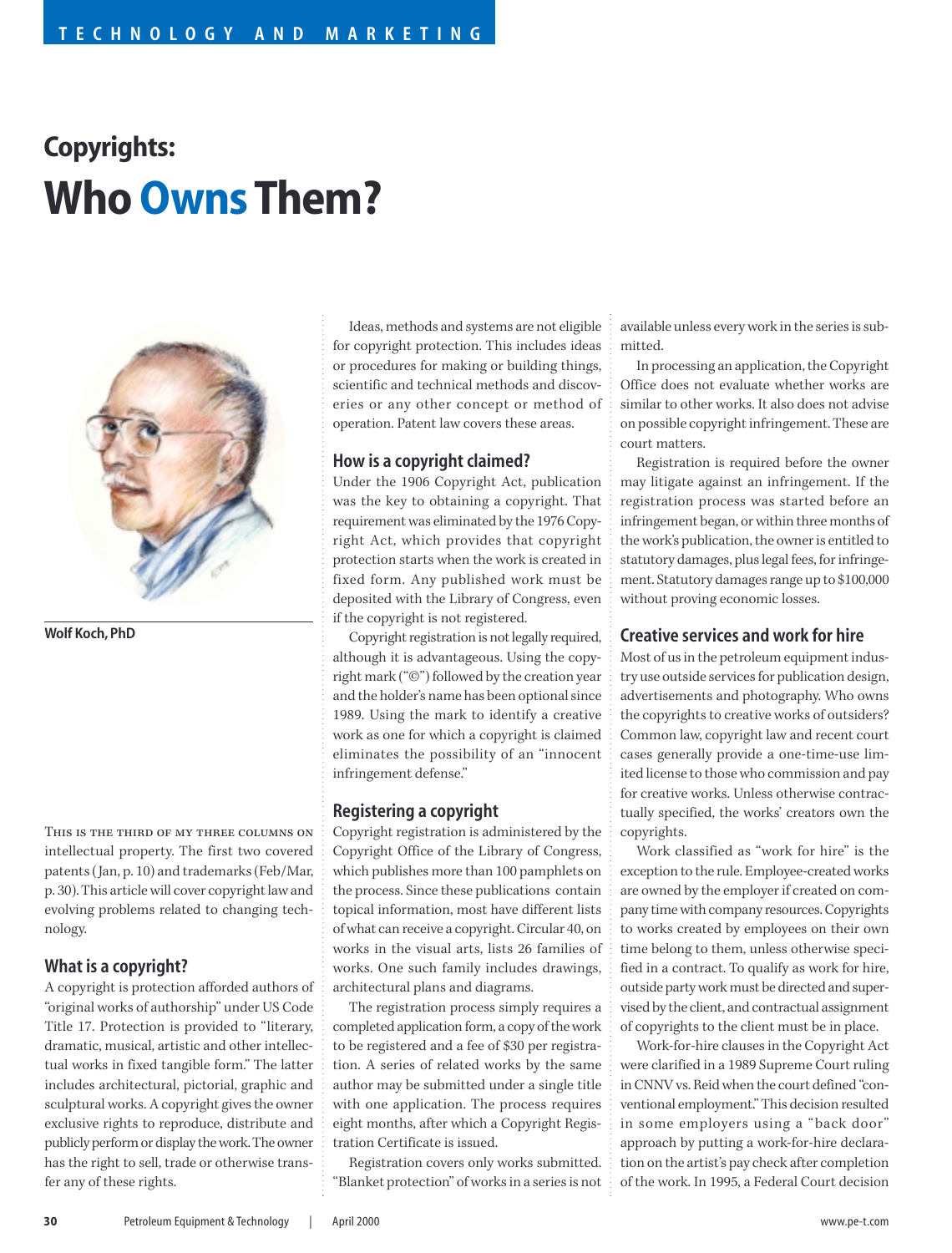severely limited the legality of such practice.

#### **Fair use of copyrighted works**

The "fair-use" doctrine allows limited use of copyrighted works for teaching, reviewing, news reporting and scholarly research. Since 1992, this doctrine also applies to unpublished works.

Fair use usually is the first line of defense against infringement claims. Much case law is available. A 1991 Supreme Court case involved a publisher who had copied a residential telephone directory. The court ruled that the directory was not protected by copyright because its information was in the public domain and was not arranged in a creative manner—the listings were in alphabetical order.

While loading a program into a computer for review is legal under the fair-use doctrine, loading it into RAM can constitute copying under copyright law if the intent is reverse engineering of the program's code.

## **Copyrights and computer software**

Recent case law covering computer technology is important to petroleum equipment industry members who are also in the computing and software business.

One of the first significant cases was won by Apple over Franklin Computers, who had copied Apple's ROM chips to make their computer compatible with Apple software. Franklin claimed that operating systems and the object code were not copyright protected, since they were embedded in ROM chips and thus were hardware. The court decided that embedded code qualified as software and was copyright protected.

Apple lost a case claiming that Microsoft infringed on its copyrighted user interface. The court found that individual elements of Apple's interface were functional rather than expressive. The court stated that the interface as a whole could be protected, but was not subject to the infringement litigation.

In the case of Computer Associates vs Altai, the court allowed "filtering" unprotectable elements from software and comparing what was left against copyright standards.

#### **Copyrights for online works**

Copyright Office Circulars 65 and 66 deal with online databases and other works. Online computer programs and databases can be copyrighted to the extent that they meet the expressive and creative requirements of the law. Since databases are frequently updated, group registration covering a 3-month period within a calendar year is available.

For all other online works, registration and copyright protection will only extend to expressive work in "fixed tangible form." Images and written materials may be individually or collectively protected, not because they are online, but as printed material.

The Copyright Office is developing a new system called Copyright Office Registration, Recordation and Deposit System. This system will allow electronic deposition of materials for registration. It does not cover copyrights for online works.

#### **Proposed state legislation**

 We soon may be affected by new state legislation on copyrights. A Uniform Computer Transactions Act (UTICA) has been introduced to the Virginia, Maryland and Illinois legislatures. By April 2000, it is expected to be passed in Maryland and introduced in additional states. A February 4, 2000 article in the *LA Times*, "Software Makers Aim to Dilute Consumer Rights," labeled the legislation as anti-competitive and anti-consumer.

Originally, software companies like Microsoft sponsored the proposed legislation. It was proposed as an addition to the *Uniform Commercial Code* and was drafted by a committee of the National Conference of Commissions on Uniform State Laws, which was dominated by software publishers. The effort failed due to opposition from the American Law Institute, an earlier proponent of the legislation. Rather than let the proposal die, the committee recast it as a stand-alone act which would substantially change contract and copyright law pertaining to software.

Finited the logitby of and hyperators. The figures of Computer Associates A flat, effect failed due on presiment for the original of the control of the control of the control of the control of the control of the control of Twenty state attorney generals, many consumer organizations and major corporations are lobbying against the proposed legislation. A group called For a Competitive Information and Technology Economy (4CITE) has established a web site at www.4cite.org as a clearing house for organized lobbying. The site provides much information about UCITA. A letter attributed to Caterpillar lists the first six of the following eight items as major problems with the proposed legislation. I added the last two items from the *LA Times* article. Under the proposed legislation:

■ Software publishers can shut down user software remotely without court approval.

■ Software publishers can prohibit software license transfer between companies (during a merger or acquisition).

■ Unlimited warranty disclaimers will absolve publishers from damages from defective software even when they conceal defects that might harm the business.

■ Software acquired by employees without authorization will end up binding the employer. ■ Click-through terms in the software will overwrite those of a fully negotiated contract

between the software publisher and the corporation.

■ Publishers may write their own intellectual property law and circumvent well-established intellectual property principles and statutes.

■ Software publishers will be able to exercise control over products developed with their software.

■ Software publishers may squelch negative reviews of their products.

Passage of the proposed state acts can pose a